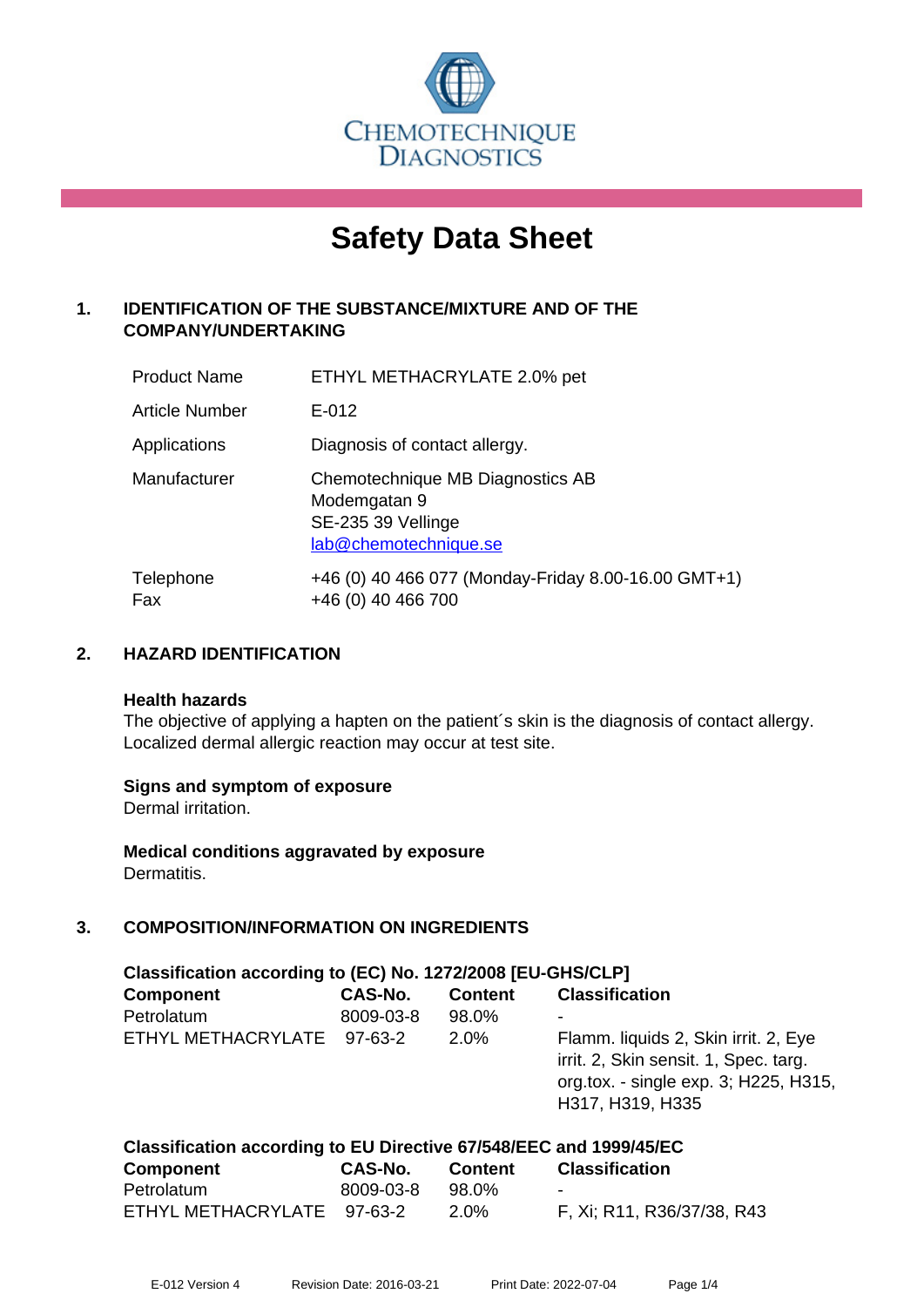#### **4. FIRST AID MEASURES**

**Emergency and first aid procedures**

Obtain medical attention.

#### **5. FIRE-FIGHTING MEASURES\***

#### **Suitable extinguish media**

CO2, powder or water spray. Fight larger fires with water spray or alcohol resistant foam.

# **For safety reasons unsuitable extinguishing agents**

Water with full jet.

# **Special protective equipment for fire-fighters** Wear self-contained respiratory protective device. Wear fully protective suit.

\*Data is shown for petrolatum only

# **6. ACCIDENTAL RELEASES MEASURES**

**Steps to be taken if material is released or spilled** Contain and place in a closed container.

# **7. HANDLING AND STORAGE**

**Precautions to be taken in handling and storage** Store dark at 5-8°C. Avoid extended exposure to light. FOR EXTERNAL USE ONLY.

# **8. EXPOSURE CONTROLS/PERSONAL PROTECTION**

**Respiratory protection** Not required.

**Ventilation** Local exhaust.

**Protective gloves** Disposal gloves.

# **Eye protection**

Not required with normal use.

#### **Work/Hygienic practices**

Wash hands after each use.

#### **9. PHYSICAL AND CHEMICAL PROPERTIES**

Odour **Odourless** 

Appearance Ivory White Semi-solid

Melting point\* 50-55° C

Boiling point\* No data available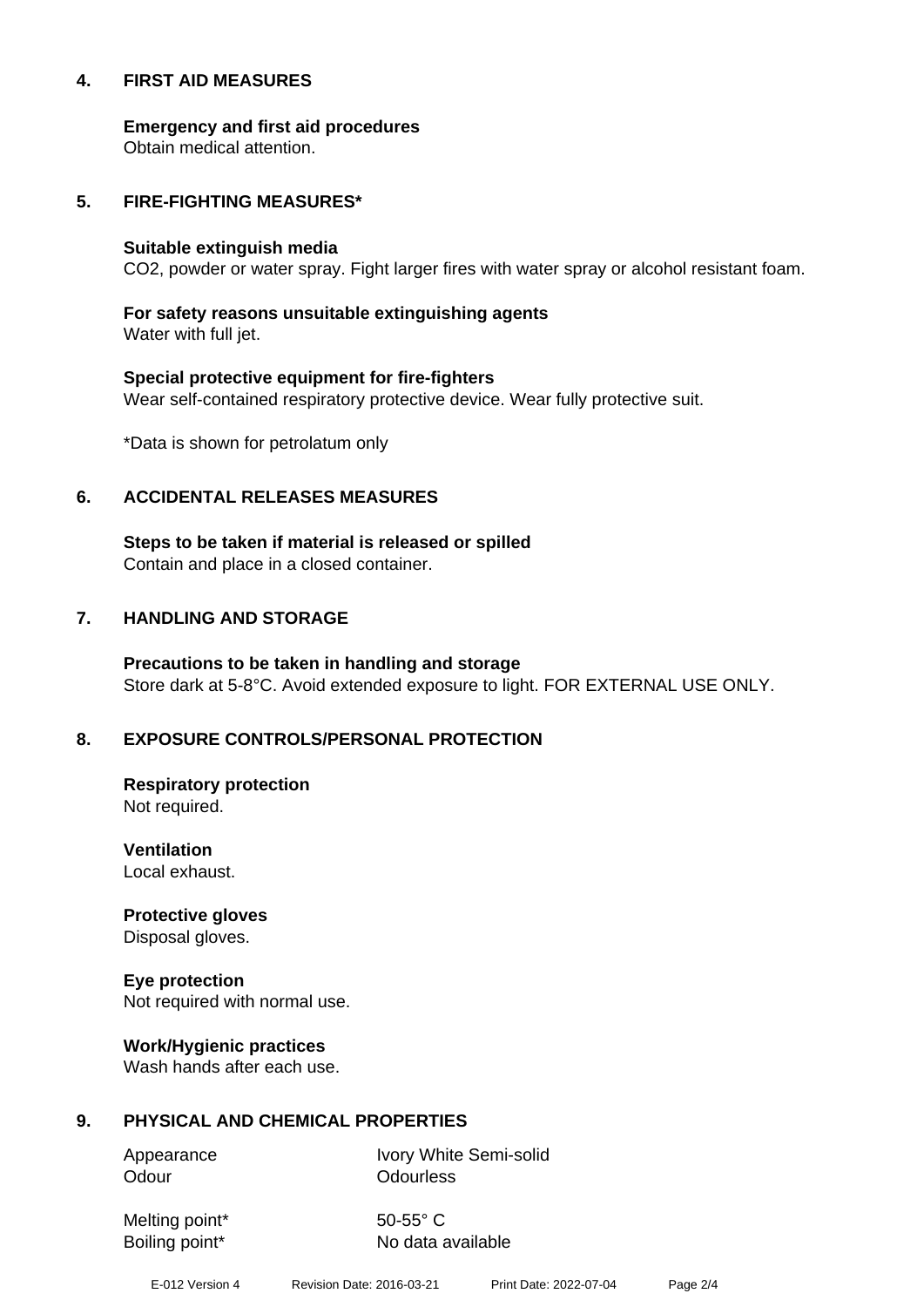Flash point\*  $>100^{\circ}$ C Density\* No data available. Solubility in/Miscibility with Water\*

Self ignition\* Product does not self ignite. Danger of explosion\* Product does not present an explosion hazard. Insoluble

\*Data is shown for petrolatum only

# **10. STABILITY AND REACTIVITY**

#### **Incompability**

May react with strong oxidizing agents.

#### **Stability**

Stable at recommended storage conditions.

#### **Hazardous byproducts**

Combustion may generate CO, CO2 and other oxides.

#### **Hazardous polymerization**

Will not occur.

# **11. TOXICOLOGICAL INFORMATION**

No data available.

#### **12. ECOLOGICAL INFORMATION**

No data available.

#### **13. DISPOSAL CONSIDERATIONS**

#### **Waste disposal method**

Comply with federal, state/provincial and local regulation.

#### **14. TRANSPORT INFORMATION**

Not dangerous goods.

#### **15. REGULATORY INFORMATION**

The classification is according to the latest editions of the EU lists, and extended by company and literature data.

# **16. OTHER INFORMATION**

#### **Text of H-statements and R-phrases mentioned in Section 3**

| Flamm. liquids 2 |                           | Flammable liquids (Category 2) |          |  |
|------------------|---------------------------|--------------------------------|----------|--|
| Skin irrit. 2    |                           | Skin irritation (Category 2)   |          |  |
| Eye irrit. 2     |                           | Eye irritation (Category 2)    |          |  |
| E-012 Version 4  | Revision Date: 2016-03-21 | Print Date: 2022-07-04         | Page 3/4 |  |